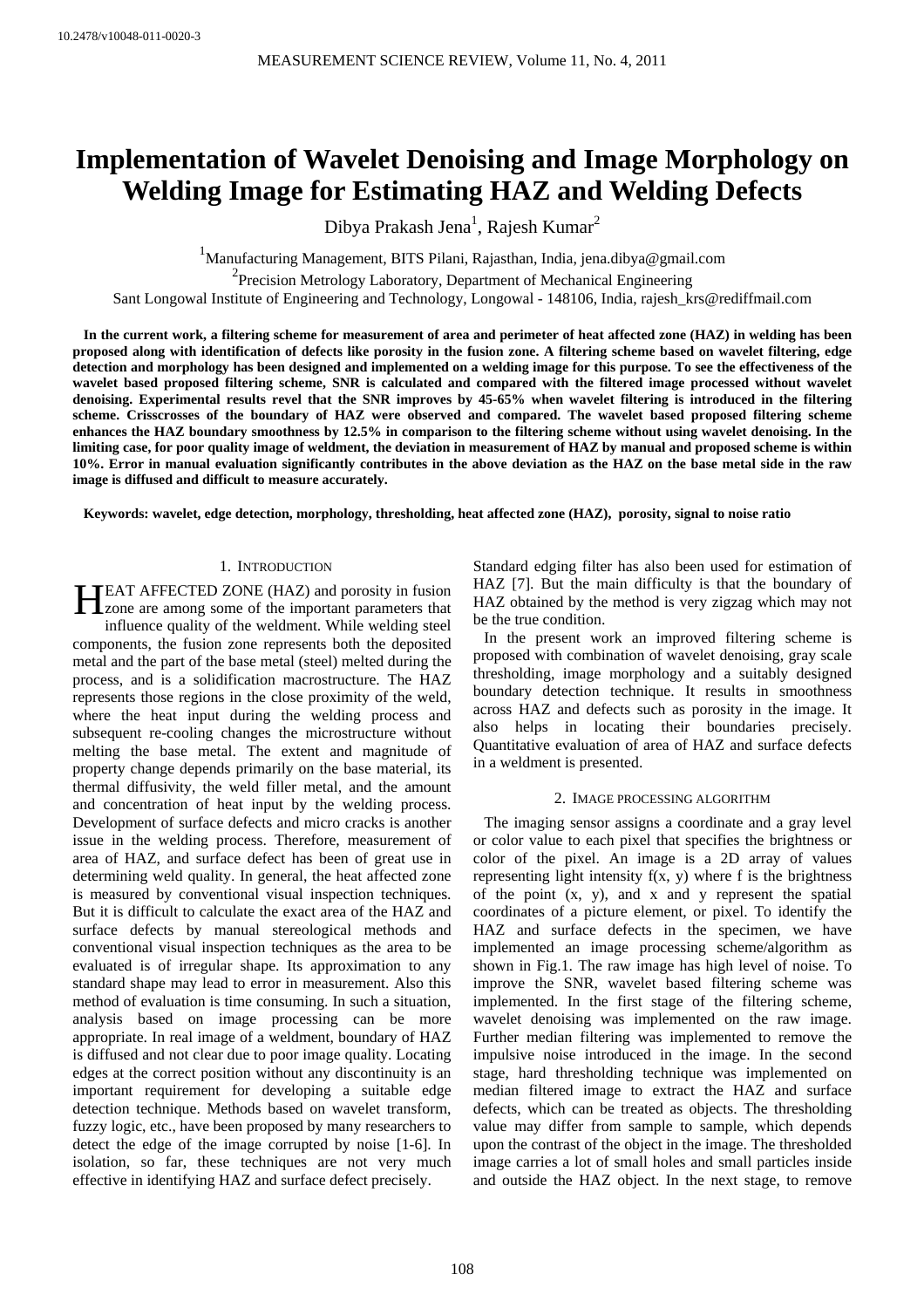small particles, filling holes, close the object, morphological operations were implemented on the image. The object extracted after morphological operation was correlated with HAZ in weldment. Furthermore, an edge detection method was developed and implemented to detect the boundary of the HAZ.



Fig.1. Flowchart of filtering scheme

Theoretical descriptions of each tool used in the algorithm are available in literature [7-9]. For denoising purpose Symlet-8 wavelet was used in this work, which allows the symmetric extension of data at the image boundaries and prevents discontinuities by a periodic wrapping of the data [4, 10, 11]. The wavelet thresholding procedure removes noise by thresholding the coefficient of the detail sub-bands, while keeping the low resolution coefficients unaltered. For smoothening purpose the median filtering was used to modify the image corrupted by impulsive noise. To remove small particles and filling holes, the morphological operations were used with suitable matrix size and element connectivity [7-9].

A filter was also developed and implemented for finding out the edge and perimeter of a particle in the image. The pixel value  $P_{(x,y)}$  is compared ( $\neq$ ) with four neighborhood elements and concluded as boundary element [5]. Mathematically, this can be expressed as in Eq. (1). The boundary element ( $P_{(x, y)} = 0$ ) is counted and interpreted as boundary lines with number of pixels. The total numbers of boundary pixels were converted in terms of length of the boundary line. Area in the closed boundary in terms of pixels is the estimate of area under consideration.

$$
\begin{bmatrix}\nP_{(x-1,y+1)} & P_{(x,y+1)} \neq P_{(x,y)} & P_{(x+1,y+1)} \\
P_{(x-1,y)} \neq P_{(x,y)} & P_{(x,y)} & P_{(x+1,y)} \neq P_{(x,y)} \\
P_{(x-1,y-1)} & P_{(x,y-1)} \neq P_{(x,y)} & P_{(x+1,y-1)} \\
P_{(x-1,y+1)} & P_{(x,y+1)} & P_{(x+1,y+1)} \\
P_{(x-1,y-1)} & P_{(x,y-1)} & P_{(x+1,y-1)}\n\end{bmatrix}
$$
\n(1)

#### 3. EXPERIMENT AND RESULT

Test specimens of MAG welding were prepared by laying the beads along the length of the mild steel plate. These beads were laid at the welding parameter 30 volts, 210 amp and wire feed rate 7mm/min. The specimen was cut in perpendicular to welding speed direction in such a way that metallurgical changes in the direction of thickness due to welding could be examined. The polishing was done with emery paper according to the ascending order of the grit number and then etching using Nital solution (98% methanol  $\&$  2% nitric acid). The image of the weldment after surface preparation was acquired with the help of CCD camera and IMAQ PCI-1409 image acquisition card. A typical raw image on gray scale of the specimen at the specified welding parameter is shown in Fig.2. The dark zone in the image just below the weld metal zone and above the unaffected parent metal zone in the figure is the HAZ. From the figure it is evident that at the base material side, the HAZ is defused.



Fig.2. Raw image of the specimen

The images were processed for evaluation of area of HAZ. To calculate the area of HAZ and defects, millimeter was calibrated in terms of pixels  $(1mm = 30$  pixels) by putting a scale while acquiring the image.

#### *A. Filtering of image for evaluation of area of HAZ*

Due to poor signal to noise ratio (SNR) of image, boundary of HAZ obtained after implementing the previously developed filtering schemes is more zigzag and differs from the actual one.

First of all, the area of HAZ is calculated without wavelet denoising but with processing through the other steps mentioned in the proposed filtering scheme. In this the gray threshold value 91 was used. The HAZ extracted in this fashion is projected over raw image and is shown in Fig.3, so that deviation in filtered HAZ area if any over the actual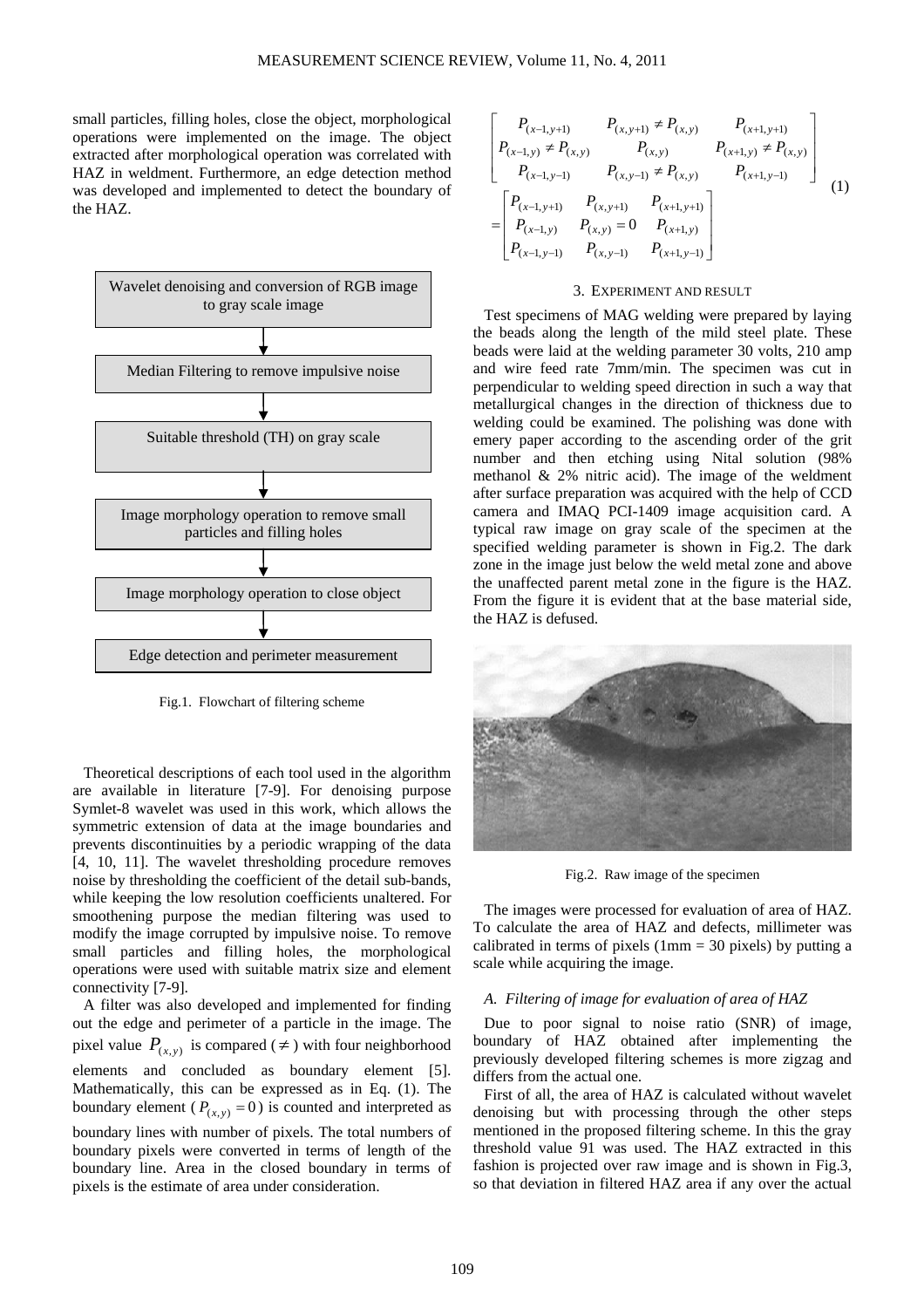HAZ area can be visualized. The observed area of HAZ was  $20.1 \, \text{mm}^2$  and the perimeter of HAZ was 39.5 mm respectively.



Fig.3. Extracted HAZ without wavelet denoising overlaped on raw image

Although the HAZ became smooth after filtering, the boundary of HAZ appears zigzag. To get improvement on this aspect the wavelet filtering was implemented on raw image and processed in accordance with the proposed filtering scheme. During wavelet denoising, the 2D discrete or un-decimated wavelet transform was implemented. The raw image was decomposed using Symlet-8 wavelet up to level 3 with multiple rescaling methods. Sure thresholding technique was implemented and reconstructed. The HAZ filtered by the process is superimposed on the raw image and is shown in Fig.4. It was observed that apart from smoothness in the HAZ, its boundary also became smooth.



Fig.4. Extracted HAZ obtained after implementing the filtering scheme with wavelet denoising, overlaped on raw image

To see the effectiveness of the wavelet based filtering scheme mentioned in Fig.1, in comparison to the without wavelet preprocessed filtered image, SNR which is the quantitative performance indicator of smoothness of the image is calculated and compared, while observing the continuity and crisscrosses of the boundary of HAZ was observed qualitatively. The SNR was calculated for 10x10 matrixes at three locations P-1, P-2, P-3 on HAZ as marked in Fig.3. At the same positions for image in Fig.4 SNR is calculated. The values of SNRs are shown in Table 1. It was observed that the SNR improves by 45-65% after wavelet filtering.

Table 1. SNR calculated at three locations on HAZ

| Image | SNR at P-1 | $SNR$ at P-2 | SNR at P-3 |
|-------|------------|--------------|------------|
| Fig.3 | 13.62      | 15.42        | 21.23      |
| Fig.4 | 25.57      | 22.27        | 33.89      |

The value of the area of HAZ and perimeter for filtered HAZs without and with wavelet preprocessing is shown in Table 2.

Table 2. Area of HAZ measured using image processing

| Image | Pixels | HAZ area | No. of    | Perimeter |
|-------|--------|----------|-----------|-----------|
|       | in HAZ | in $mm2$ | Pixels on | (mm)      |
|       |        |          | Perimeter |           |
| Fig.3 | 18975  | 20.01    | 1185      | 39.50     |
| Fig.4 | 18930  | 19.95    | 1040      | 34.67     |

From the above table and Fig.3 and 4, it is observed that due to introduction of wavelet denoising in the filtering scheme there is decrease in area of measured HAZ, i.e., loss of some data but at the same time smoothness of boundary of HAZ is much better than the smoothness of the HAZ appearing in Fig.3. The boundary of HAZ obtained by the proposed filtering scheme is much closer to the actual HAZ. Manual calculation of HAZ can be only an approximate one because HAZ on the base metal side is diffused.

# *B. Additional Defect Information in the weldment*

A separate morphological operation was implemented on wavelet filtered image to identify defects. The wavelet filtered image was thresholded at gray scale 73 and large objects were removed using image morphology for 7 iterations with square or hexagonal element of connectivity 4-8 followed by morphological operations filling holes of connectivity 4-8 and proper close operation respectively.



Fig.5. Defect identified and overlapped on raw image

Table 3. Defect size measurement

| Defect            | D1    | D <sub>2</sub> | $D_3$ | D <sub>4</sub> |
|-------------------|-------|----------------|-------|----------------|
| measurements      |       |                |       |                |
| No. of pixels in  | 104   | 119            | 420   | 48             |
| defect            |       |                |       |                |
| Calculated value  | 0.116 | 0.132          | 0.467 | 0.053          |
| of defect<br>area |       |                |       |                |
| in $mm2$          |       |                |       |                |